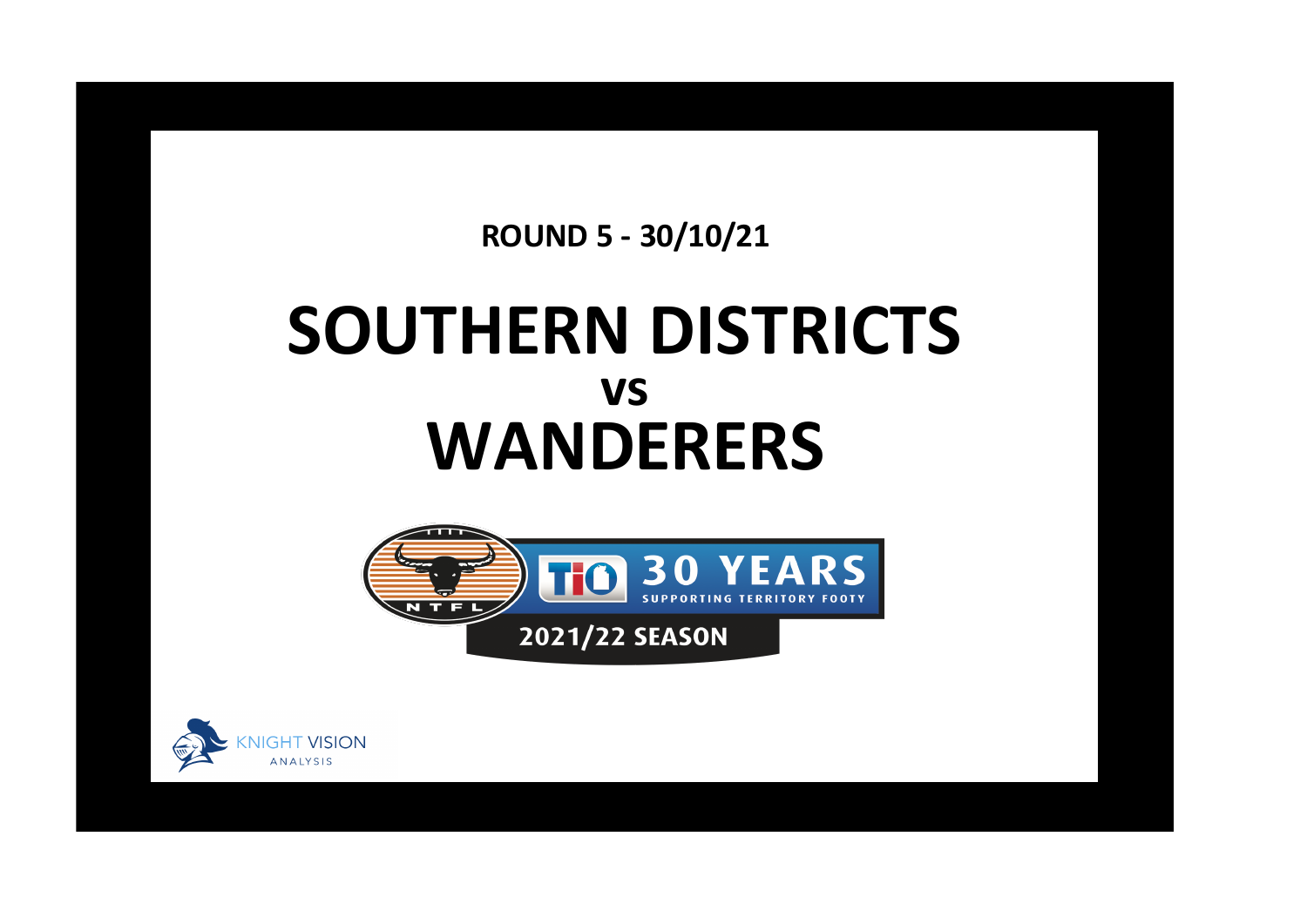| <b>Southern Districts</b> |                |                |              |                |                          |             |                         | <b>Wanderers</b>        |                |              | <b>Differential</b> |              |                |                |                |              |  |
|---------------------------|----------------|----------------|--------------|----------------|--------------------------|-------------|-------------------------|-------------------------|----------------|--------------|---------------------|--------------|----------------|----------------|----------------|--------------|--|
| Q1                        | Q <sub>2</sub> | Q <sub>3</sub> | Q4           | <b>TOTAL</b>   |                          | Q1          | Q <sub>2</sub>          | Q <sub>3</sub>          | Q4             | <b>TOTAL</b> |                     | Q1           | Q <sub>2</sub> | Q <sub>3</sub> | Q <sub>4</sub> | <b>TOTAL</b> |  |
| 44                        | 38             | 33             | 56           | 171            | <b>Kicks</b>             | 63          | 56                      | 57                      | 47             | 223          |                     | $-19$        | $-18$          | $-24$          | $+9$           | $-52$        |  |
| 22                        | 28             | 31             | 21           | 102            | <b>Handballs</b>         | 27          | 19                      | 21                      | 19             | 86           |                     | $-5$         | $+9$           | $+10$          | $+2$           | $+16$        |  |
| 66                        | 66             | 64             | 77           | 273            | <b>Disposals</b>         | 90          | 75                      | 78                      | 66             | 309          |                     | $-24$        | $-9$           | $-14$          | $+11$          | $-36$        |  |
| 2.00                      | 1.36           | 1.06           | 2.67         | 1.68           | <b>K:H Ratio</b>         | 2.33        | 2.95                    | 2.71                    | 2.47           | 2.59         |                     | $-0.33$      | $-1.59$        | $-1.65$        | $+0.19$        | $-0.92$      |  |
| 57%                       | 79%            | 55%            | 61%          | 63%            | Kick Eff. %              | 83%         | 68%                     | 68%                     | 66%            | 72%          |                     | $-26%$       | $+11%$         | $-14%$         | $-5%$          | $-9%$        |  |
| 82%                       | 86%            | 77%            | 100%         | 85%            | <b>Handball Eff. %</b>   | 89%         | 89%                     | 90%                     | 89%            | 90%          |                     | $-7%$        | $-4%$          | $-13%$         | $+11%$         | $-4%$        |  |
| $\overline{\mathbf{2}}$   | $\mathbf{1}$   | 8              | 3            | 14             | <b>Clangers</b>          | 3           | $\overline{\mathbf{3}}$ | 4                       | 5              | 15           |                     | $-1$         | $-2$           | $+4$           | $-2$           | $-1$         |  |
| 31                        | 25             | 25             | 27           | 108            | <b>Cont. Poss</b>        | 25          | 28                      | 30                      | 17             | 100          |                     | $+6$         | $-3$           | $-5$           | $+10$          | $+8$         |  |
| 35                        | 44             | 41             | 48           | 168            | <b>Unc. Poss</b>         | 65          | 46                      | 47                      | 49             | 207          |                     | $-30$        | $-2$           | $-6$           | $-1$           | $-39$        |  |
| 13                        | 13             | 10             | 20           | 56             | <b>Marks</b>             | 29          | 19                      | 30                      | 22             | 100          |                     | $-16$        | $-6$           | $-20$          | $-2$           | $-44$        |  |
| 10                        | 10             | 10             | 18           | 48             | <b>Unc. Marks</b>        | 29          | 18                      | 26                      | 22             | 95           |                     | $-19$        | $-8$           | $-16$          | $-4$           | $-47$        |  |
| 3                         | 3              | $\mathbf 0$    | $\mathbf{2}$ | 8              | <b>Cont. Marks</b>       | $\mathbf 0$ | 1                       | 4                       | 0              | 5            |                     | $+3$         | $+2$           | $-4$           | $+2$           | $+3$         |  |
| $\overline{2}$            | $\overline{2}$ | 3              | 3            | 10             | <b>Int. Marks</b>        | 1           | $\mathbf{1}$            | 4                       | $\overline{2}$ | 8            |                     | $+1$         | $+1$           | $-1$           | $+1$           | $+2$         |  |
| $\overline{2}$            | $\overline{2}$ | $\Omega$       | 4            | 8              | <b>F50 Marks</b>         | $\Omega$    | $\mathbf{0}$            | 4                       | $\mathbf{1}$   | 5            |                     | $+2$         | $+2$           | $-4$           | $+3$           | $+3$         |  |
| 17                        | 22             | 22             | 18           | 79             | <b>Handball Receives</b> | 23          | 17                      | 17                      | 17             | 74           |                     | $-6$         | $+5$           | $+5$           | $+1$           | $+5$         |  |
| 25                        | 17             | 22             | 20           | 84             | <b>Groundball Gets</b>   | 18          | 22                      | 20                      | 12             | 72           |                     | $+7$         | $-5$           | $+2$           | $+8$           | $+12$        |  |
| 9                         | 6              | 10             | 10           | 35             | <b>Hitouts</b>           | 1           | $\overline{7}$          | 6                       | $\overline{2}$ | 16           |                     | $+8$         | $-1$           | $+4$           | $+8$           | $+19$        |  |
| 6                         | 6              | 5              | 9            | 26             | <b>Clearances</b>        | 6           | $\overline{7}$          | 8                       | $\overline{2}$ | 23           |                     | $\mathbf{0}$ | $-1$           | $-3$           | $+7$           | $+3$         |  |
| 11                        | 13             | 7              | 3            | 34             | <b>Tackles</b>           | 10          | $\overline{\mathbf{z}}$ | 13                      | 10             | 40           |                     | $+1$         | $+6$           | $-6$           | $-7$           | $-6$         |  |
| 5                         | 6              | 3              | 7            | 21             | <b>One Percenters</b>    | 7           | 5                       | 1                       | 3              | 16           |                     | $-2$         | $+1$           | $+2$           | $+4$           | $+5$         |  |
| $\overline{\mathbf{3}}$   | 5              | $\overline{2}$ | 6            | 16             | <b>Spoils</b>            | 4           | 5                       | $\mathbf{1}$            | 3              | 13           |                     | $-1$         | $\mathbf{0}$   | $+1$           | $+3$           | $+3$         |  |
| 5                         | $\overline{7}$ | 5              | 9            | 26             | <b>Frees For</b>         | 7           | 6                       | 7                       | 7              | 27           |                     | $-2$         | $+1$           | $-2$           | $+2$           | $-1$         |  |
| $\overline{7}$            | 6              | 7              | 7            | 27             | <b>Frees Against</b>     | 5           | $\overline{7}$          | 5                       | 9              | 26           |                     | $+2$         | $-1$           | $+2$           | $-2$           | $+1$         |  |
| 9                         | 11             | 8              | 12           | 40             | Inside 50s               | 14          | 11                      | 13                      | 7              | 45           |                     | $-5$         | $\Omega$       | $-5$           | $+5$           | $-5$         |  |
| 10                        | 6              | 6              | 4            | 26             | <b>Rebound 50s</b>       | 8           | 10                      | $\overline{\mathbf{z}}$ | 9              | 34           |                     | $+2$         | $-4$           | $-1$           | $-5$           | $-8$         |  |
| 67%                       | 55%            | 13%            | 67%          | 53%            | Score / I50 %            | 36%         | 64%                     | 77%                     | 71%            | 60%          |                     | +31%         | $-9%$          | $-64%$         | $-5%$          | $-8%$        |  |
| 1                         | 1              | 1              | 4            | $\overline{7}$ | <b>Goals</b>             | 3           | 5                       | $\overline{\mathbf{z}}$ | 3              | 18           |                     | $-2$         | -4             | $-6$           | $+1$           | $-11$        |  |
| 5                         | 5              | $\Omega$       | 4            | 14             | <b>Behinds</b>           | 2           | $\mathbf{2}$            | 3                       | $\overline{2}$ | 9            |                     | $+3$         | $+3$           | $-3$           | $+2$           | $+5$         |  |
| 11                        | 11             | 6              | 28           | 56             | <b>Score</b>             | 20          | 32                      | 45                      | 20             | 117          |                     | $-9$         | $-21$          | $-39$          | $+8$           | $-61$        |  |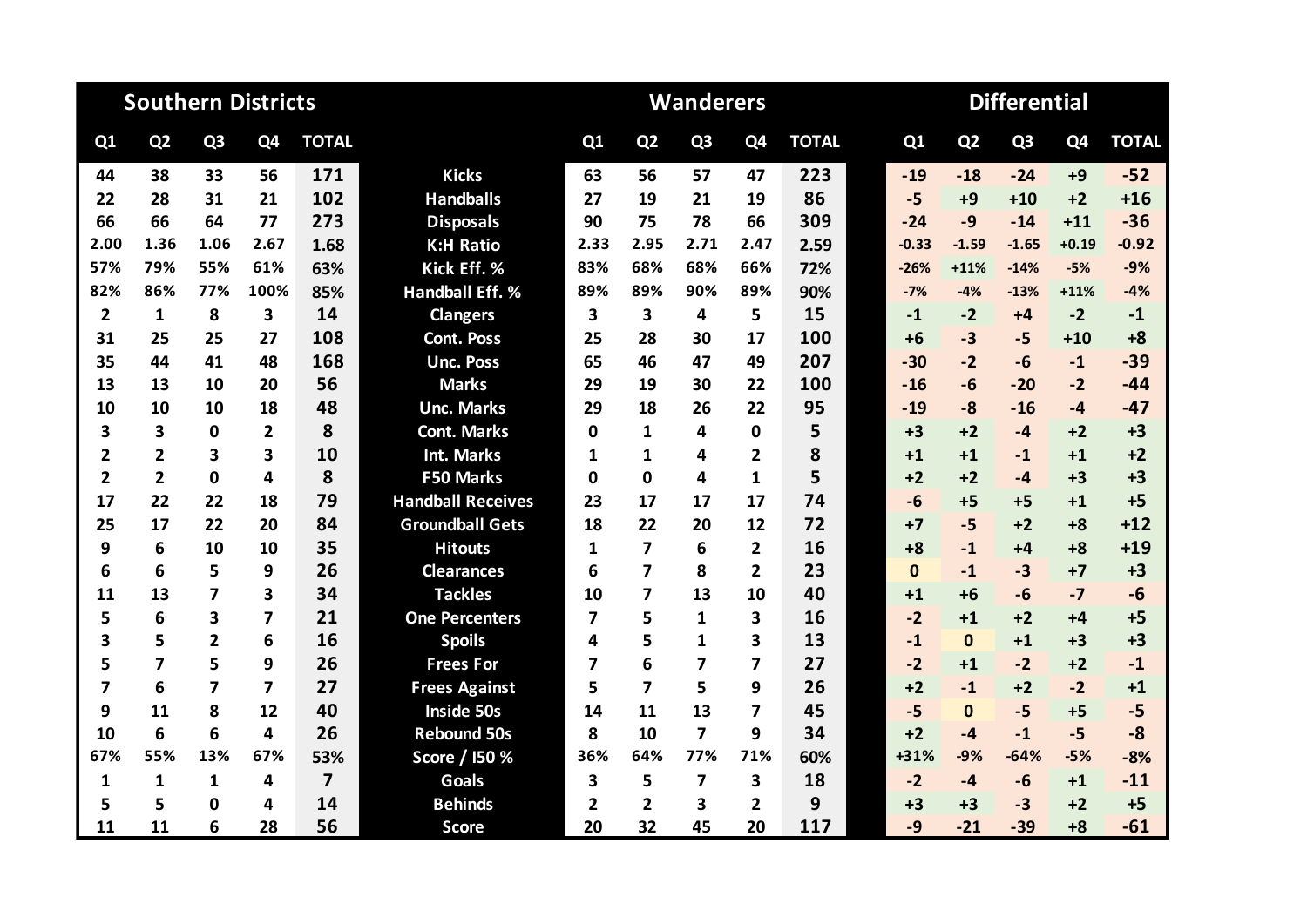|                     |     |       |       |     |             |               |           |           |              |                |      |      | <b>Southern Districts</b> |      |     |              |            |    |      |              |    |              |     |              |       |                |              |
|---------------------|-----|-------|-------|-----|-------------|---------------|-----------|-----------|--------------|----------------|------|------|---------------------------|------|-----|--------------|------------|----|------|--------------|----|--------------|-----|--------------|-------|----------------|--------------|
| <b>Player</b>       | К   |       | D     |     | KE% HE% CLG |               | <b>CP</b> | <b>UP</b> | М            | UM             | CM   |      | IM F50M HR                |      | GBG | но           | <b>CLR</b> | т  | 1%   | <b>SP</b>    | FF | FA           | 150 | <b>R50</b>   | G     | B              | <b>SA</b>    |
| 08 M Bowden         | 19  | 6     | 25    | 84% | 83%         | 0             | 7         | 18        | 5            | 5              | 0    | 2    | 0                         | 6    | 6   | 0            | 0          | 0  | 3    | 3            | 3  | 0            | -1  | 5            | 0     | $\Omega$       | 0            |
| 22 J Sexton         | 11  | 11    | 22    | 64% | 82%         | 1             | 6         | 16        | 5            | 4              | 1    | 2    | 1                         | 6    | 4   | 0            | 2          | 3  | 1    | 1            | 2  | 2            | 4   | 0            | 1     | 0              | 0            |
| 04 D Staunton       | 12  | 6     | 18    | 67% | 67%         | 2             | 9         | 8         | 2            | 2              | 0    | 0    | 2                         | 5    | 7   | 0            | 3          | 4  | 0    | 0            | 2  | 1            | 4   | $\mathbf{1}$ | 1     | 0              | $\mathbf{1}$ |
| 29 J Ganley         | 11  | 7     | 18    | 64% | 86%         | 1             | 7         | 12        | 5            | 5              | 0    | 1    | 0                         | 5    | 7   | 0            | 2          | 4  | 0    | 0            | 0  | 1            | 1   | 3            | 0     | $\mathbf{1}$   | 0            |
| 06 L Morgan         | 11  | 4     | 15    | 36% | 100%        | 1             | 4         | 12        | 4            | 4              | 0    | 1    | 0                         | 6    | 4   | 0            | 2          | 1  | 0    | 0            | 0  | $\mathbf{1}$ | 3   | 3            | 0     | 0              | 0            |
| 17 J McQueen        | 10  | 5     | 15    | 50% | 100%        | 2             | 4         | 11        | 2            | 2              | 0    | 0    | 0                         | 7    | 4   | 0            | 2          | 0  | 1    | 1            | 0  | 1            | 3   | 1            | 1     | 2              | 0            |
| 31 D Barry          | 11  | 4     | 15    | 45% | 75%         | $\mathbf{1}$  | 7         | 9         | 3            | $\overline{2}$ | 1    | 0    | 1                         | 3    | 5   | 0            | 0          | 2  | 0    | 0            | 1  | 5            | 3   | 0            | 0     | 2              | 3            |
| 34 C McAdam         | 5   | 9     | 14    | 80% | 78%         | 0             | 7         | 7         | 3            | 2              | 1    | 1    | 0                         | 3    | 6   | 0            | 0          | 0  | 0    | 0            | 0  | 2            | 0   | 2            | 0     | $\Omega$       | 0            |
| 15 H Taylor         | 8   | 5     | 13    | 50% | 100%        | $\mathbf{1}$  | 9         | 4         | $\mathbf{1}$ | 1              | 0    | 0    | 0                         | 2    | 7   | $\mathbf{1}$ | 1          | 1  | 1    | $\mathbf{1}$ | 3  | 0            | 3   | 0            | 1     | $\Omega$       | 0            |
| 23 F Driscoll       | 10  | 3     | 13    | 60% | 67%         | $\mathcal{P}$ | 3         | 10        | 6            | 5              | 1    | 1    | 0                         | 5    | 2   | 2            | 0          | 1  | 6    | 6            | 2  | 4            | 1   | 4            | 0     | 0              | 0            |
| 03 J Ross           | 7   | 5     | 12    | 57% | 100%        | 0             | 4         | 8         | 2            |                | 1    | 0    | 1                         | 2    | 2   | 0            |            | 0  | 0    | 0            | 3  | 0            | 3   | $\mathbf{1}$ | 2     | $\overline{2}$ | 3            |
| 25 C Bowden         | 10  |       | 12    | 70% | 100%        | 1             | 8         | 4         | 1            | 1              | 0    | 0    | 0                         | 3    | 6   | 0            | 4          | 2  | 0    | 0            | 2  | 0            | 5   | 0            | 0     | 0              | 0            |
| 19 L Williams       | 7   | 4     | 11    |     | 43% 100%    | 0             | 5         | 6         | 5            | 3              | 2    | 0    | 3                         | 2    | 2   | 1            | 0          |    | 0    | 0            | 2  | 1            | 2   | 0            |       | 2              | 0            |
| 13 C Gallio         | 3   | 7     | 10    | 33% | 57%         | 0             | 6         | 4         | 2            | 2              | 0    | 0    | 0                         | 1    | 6   | 0            |            | 2  | 4    | 0            | 0  | 1            | 0   | $\mathbf{1}$ | 0     | 0              | 1            |
| 11 J Farrer         | 6   | 3     | 9     |     | 67% 100%    |               | 4         | 4         |              |                | 0    |      | 0                         | 3    | 3   | 0            | 5          |    | O    | 0            |    | O            |     |              | 0     | 0              | 0            |
| 14 Benjamin Ah Mat  | 5   | 4     | 9     | 60% | 100%        | O             | 2         |           |              |                | 0    | 0    | 0                         | 5    | 2   | 0            | 0          | 3  |      |              | O  | O            | O   | 0            | 0     | 0              | 0<br>annanna |
| 24 L Delahey        | 3   | 6     | 9     | 67% | 83%         | 0             | 3         | 6         | 2            | 2              | 0    |      | 0                         | 4    | 2   | 0            | 0          | 2  |      |              |    | 0            |     | 1            | 0     | 0              | 1            |
| 33 J Watts          | 5.  | 4     | 9     | 80% | 100%        | 0             | 5         | 5         | 2            | 2              | 0    | 0    | 0                         | 3    | 5   | 4            | 2          |    | O    | 0            | O  |              | 2   | 1            | 0     | 0              | 1            |
| 07 B Schwarze       | 4   | 4     | 8     | 75% | 75%         |               | 2         | 6         | 3            | 3              | 0    | 0    | 0                         | 2    | 2   | 0            | 0          |    | 2    | 2            | 0  | 1            | 0   | 2            | 0     | 0              | 0            |
| 05 D McLachlan      | 5.  | 2     | 7     | 80% | 100%        | 0             | 3         | 5         | 1            | 0              | 1    | 0    | 0                         | 4    | 0   | 0            | 0          | 3  | 0    | 0            | 2  | 3            | 2   | 0            | 0     | 1              | 1            |
| 35 P Gallow         | 4   | 0     | 4     |     | 50% #####   | 0             | 2         | 2         | 0            | 0              | 0    | 0    | 0                         | 2    | 2   | 27           |            | 0  |      | 0            |    | 1            | 1   | 0            | 0     | 0              | 0            |
| 09 K Jones          | 0   | 1     | 1     |     | ##### 100%  | 0             | 1         | 0         | 0            | 0              | 0    | 0    | 0                         | 0    | 0   | 0            | 0          | 2  | 0    | 0            | 1  | 1            | 0   | 0            | 0     | 0              | 0            |
|                     |     |       |       |     |             |               |           |           |              |                |      |      |                           |      |     |              |            |    |      |              |    |              |     |              |       |                |              |
| <b>SDFC</b>         | 171 | 102   | 273   | 63% | 85%         | 14            | 108       | 168       | 56           | 48             | 8    | 10   | 8                         | 79   | 84  | 35           | 26         | 34 | 21   | 16           | 26 | 27           | 40  | 26           | 7     | 14             | 11           |
| <b>WAND</b>         | 223 | 86    | 309   |     | 72% 90%     | -15           | 100       | 207       | 100          | 95             | 5    | 8    | 5                         | 74   | 72  | 16           | 23         | 40 | 16   | 13           | 27 | 26           | 45  | 34           | 18    | 9              | 16           |
| <b>Differential</b> | -52 | $+16$ | $-36$ | -9% | -4%         | -1            | +8        | $-39$     | -44          | -47            | $+3$ | $+2$ | $+3$                      | $+5$ |     | $+12$ +19    | $+3$       | -6 | $+5$ | $+3$         | -1 | $+1$         | -5  | -8           | $-11$ | $+5$           |              |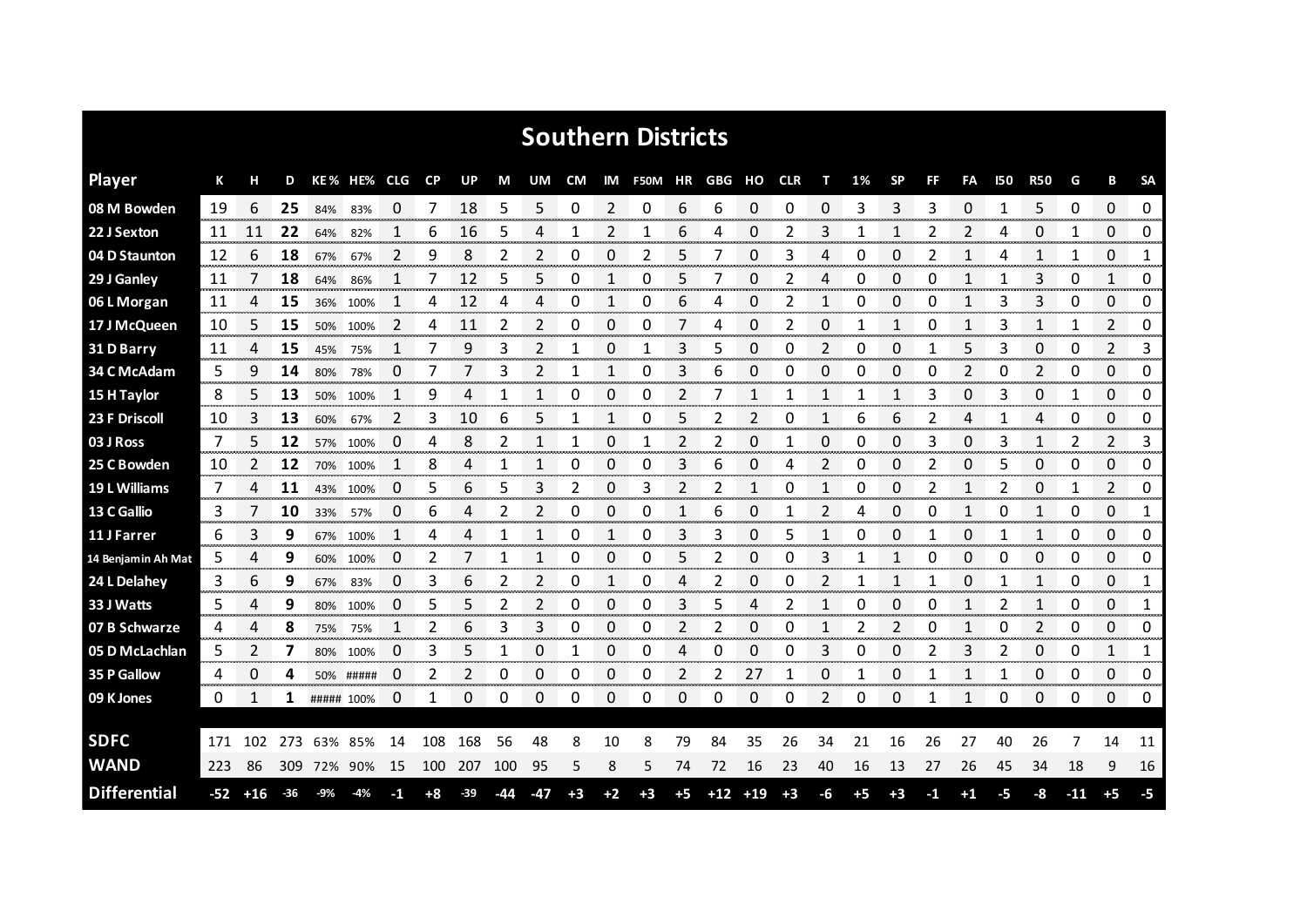|                     |       |                |       |             |           |      |              |           |       |       |           |                     | <b>Wanderers</b> |                |            |           |            |              |    |           |                |              |            |              |               |            |                       |
|---------------------|-------|----------------|-------|-------------|-----------|------|--------------|-----------|-------|-------|-----------|---------------------|------------------|----------------|------------|-----------|------------|--------------|----|-----------|----------------|--------------|------------|--------------|---------------|------------|-----------------------|
| <b>Player</b>       | К     | н              | D     |             | KE% HE%   | CLG  | <b>CP</b>    | <b>UP</b> | М     | UM.   | <b>CM</b> | IM                  | <b>F50M</b>      | ΗR             | <b>GBG</b> | но        | <b>CLR</b> | т            | 1% | <b>SP</b> | FF             | FA           | <b>150</b> | <b>R50</b>   | G             | B          | <b>SA</b>             |
| 10 M Totham         | -15   | 11             | 26    | 60%         | 91%       | 2    | 8            | 17        | 7     | 7     | 0         | 0                   | 1                | 7              | 7          | 0         | 3          | $\mathbf{1}$ | 0  | 0         | $\mathbf{1}$   | 2            | 5          | $\mathbf{1}$ | 1             | 0          | 2                     |
| 25 B Newman         | 17    | 6              | 23    | 59%         | 100%      | 1    |              | 16        | 9     | 8     |           | 2                   | 1                | 3              | 6          | 2         | 1          | 0            | 3  | 3         | 0              |              |            | 7            | 0             | 1          | 1                     |
| 26 D Clee           | 20    | 3              | 23    | 75%         | 67%       | 2    | 6            | 17        | 9     | 9     | 0         | 0                   | 0                | 6              | 2          | 0         | 1          | 1            | 0  | 0         | 5              | 1            | 5          | 0            | 2             | 1          | 2                     |
| 24 B McLean         | 19    | 3              | 22    | 95%         | 67%       | 0    | 3            | 19        | 8     | 8     | 0         | 1                   | 0                | 8              | 2          | 0         | 0          | 4            | 0  | 0         | 1              | 2            | 0          | 6            | 0             | 0          | 0                     |
| 02 J Erlandson      | 12    | 8              | 20    | 67%         | 88%       | 0    | 9            | 11        | 4     | 4     | 0         | 0                   | 0                | 6              | 6          | 0         | 6          | 1            | 0  | 0         | 3              | 1            | 3          | 0            | 0             | 0          | 2                     |
| 29 W Williams       | 17    | 3              | 20    | 53%         | 100%      | 1    | 1            | 19        | 7     |       | 0         | 0                   | 0                | 11             | 1          | 0         | 0          | 1            | 2  | 1         | 0              | 0            | 6          | 5            | 0             | 0          | 2                     |
| 21 D Weetra         | 16    | 3              | 19    | 94%         | 100%      | 0    | 7            | 13        | 10    | 9     | 1         | 4                   | 0                | 2              | 5          | 0         | 0          | 3            | 5  | 5         |                | 3            |            | 4            | 0             | 0          | 0                     |
| 23 J Priest         | 8     | $\overline{7}$ | 15    | 50%         | 100%      | 1    | 6            | 9         | 7     | 6     | 1         | 0                   | 0                | $\overline{2}$ | 3          | 6         | 1          | 2            | 0  | 0         | $\overline{2}$ | 0            | 5          | 0            | 1             | 0          | 0                     |
| 35 Matthew Motlop   | 11    | 4              | 15    | 82%         | 100%      | 1    | 6            | 9         | 1     | 1     | 0         | 0                   | 0                | 7              | 6          | 0         | 3          | 2            | 0  | 0         | 0              | 0            | 1          | 0            | 1             | 1          | 0                     |
| 14 Joel Cubillo     | 6     | 8              | 14    | 50%         | 75%       | 2    | 5            | 10        | 3     | 3     | 0         | 0                   | 0                | 6              | 5          | 0         | 3          | 2            | 0  | 0         | 0              | $\mathbf{1}$ |            | $\mathbf{1}$ | 0             | 0          | 0                     |
| 03 K Smith          | 6     | 6              | 12    | 67%         | 100%      |      | 6            | 6         | 4     | 4     | 0         | 0                   | 0                | 1              | 5          | 0         | 0          | 0            | 0  | 0         | 1              | 0            | 3          | 0            | 0             | 0          | 1                     |
| 17 L Johnston       | 8     | 4              | 12    | 88%         | 100%      | 0    | 6            | 5         | 4     | 4     | 0         | 1                   | 0                | 0              | 5          | 0         |            | 0            | 0  | 0         | 1              | 0            | 0          | 2            | 0             | 0          | 0                     |
| 33 E Simpson        | 7     | 5              | 12    |             | 100% 100% | 0    | 7            | 5         | 2     | 1     | 1         | 0                   | 1                | 2              | 2          | 1         | 0          | 0            |    | 0         | 7              | 2            | 2          | 0            | 5             | 0          | 2                     |
| 08 K Fejo           | 8     | 3              | 11    |             | 38% 100%  |      | 6            | 4         | 2     | 2     | 0         | 0                   | 0                | 1              | 5          | 0         |            | 3            |    | 0         |                | 0            | 4          | $\Omega$     | $\mathcal{P}$ | 2          | 3                     |
| 04 Jerome Motlop    | 8     | 2              | 10    | 50%         | 100%      | O    | 3            | 7         | 4     | 4     | 0         | 0                   | 1                | 3              | 1          | 0         | 2          | 6            | 0  | 0         | 2              | 1            | 3          | 0            | 1             | 0          | 1                     |
| 18 M Taylor         | 9     | 1              | 10    |             | 89% 100%  |      | 1            | 9         | 3     | 3     | 0         | 0                   | 0                | 3              | 0          | 0         | 0          |              | 2  | 2         | $\mathbf{1}$   | 2            |            | 5            | 0             | 0          | 0                     |
| 19 D Dos Santos     | 8     | 1              | 9     | 63%         | 100%      | 1    | 3            | 6         | 5     | 5     | 0         | 0                   | 0                | 1              | 3          | 0         | 1          | 1            | 0  | 0         | 0              | 2            | 1          | 0            | 0             | 0          | 0                     |
| 27 L Patrick        | 6     | 3              | 9     | 100%        | 67%       | 0    | 4            | 5         | 2     |       | 1         | 0                   | 1                | 1              | 3          | 0         | 0          | 2            | 0  | 0         | 0              | 3            | 0          | 0            | 2             | 0          | 0                     |
| 01 D Thompson       | 6     | 1              | 7     | 83%         | 100%      | 0    | 0            | 6         | 1     | 1     | 0         | 0                   | 0                | 3              | 0          | 0         | 0          | 3            | 0  | 0         | 0              | 0            | 2          | 0            | 3             | 1          | 0                     |
| 16 C Niki           | 4     | 3<br>an an     | 7     | 50%         | 33%       | 0    | 1<br>n mener | 6         | 4     | Δ     | 0         | 0<br><b>Service</b> | 0                | 0              | 0          | 7<br>mmm. | 0          | 4            | ŋ  | 0         | 1              | 0<br>ana a   |            | 0<br>oma e   | 0             | 1<br>mana. | 0<br><b>CONTRACTO</b> |
| 20 N Jones Cubillo  | 6     | 0              | 6     | 83%         | #####     | 0    | 4            | 2         | 2     | 2     | 0         | 0                   | 0                | 0              | 4          | 0         | 0          | 2            | 2  | 2         | 0              | 1            | 0          | 1            | 0             | 0          | 0                     |
| 13 B Motlop         | 3     | 1              | 4     |             | 33% 100%  | 1    | 1            | 3         | 2     | 2     | 0         | 0                   | 0                | 1              | 1          | 0         | 0          | 1            | 0  | 0         | 0              | 2            | 0          | 2            | 0             | 0          | 0                     |
|                     |       |                |       |             |           |      |              |           |       |       |           |                     |                  |                |            |           |            |              |    |           |                |              |            |              |               |            |                       |
| <b>WAND</b>         | -223  | 86             | 309   | 72%         | 90%       | 15   | 100          | 207       | 100   | 95    | 5         | 8                   | 5                | 74             | 72         | 16        | 23         | 40           | 16 | 13        | 27             | 26           | 45         | 34           | 18            | 9          | 16                    |
| <b>SDFC</b>         | 171   | 102            |       | 273 63% 85% |           | 14   | 108          | 168       | 56    | 48    | 8         | 10                  | 8                | 79             | 84         | 35        | 26         | 34           | 21 | 16        | 26             | 27           | 40         | 26           | 7             | 14         | 11                    |
| <b>Differential</b> | $+52$ | $-16$          | $+36$ | +9%         | $+4%$     | $+1$ | -8           | $+39$     | $+44$ | $+47$ | -3        | $-2$                | -3               | -5             | $-12$      | $-19$     | -3         | $+6$         | -5 | -3        | $+1$           | -1           | $+5$       | $+8$         | $+11$         | $-5$       | $+5$                  |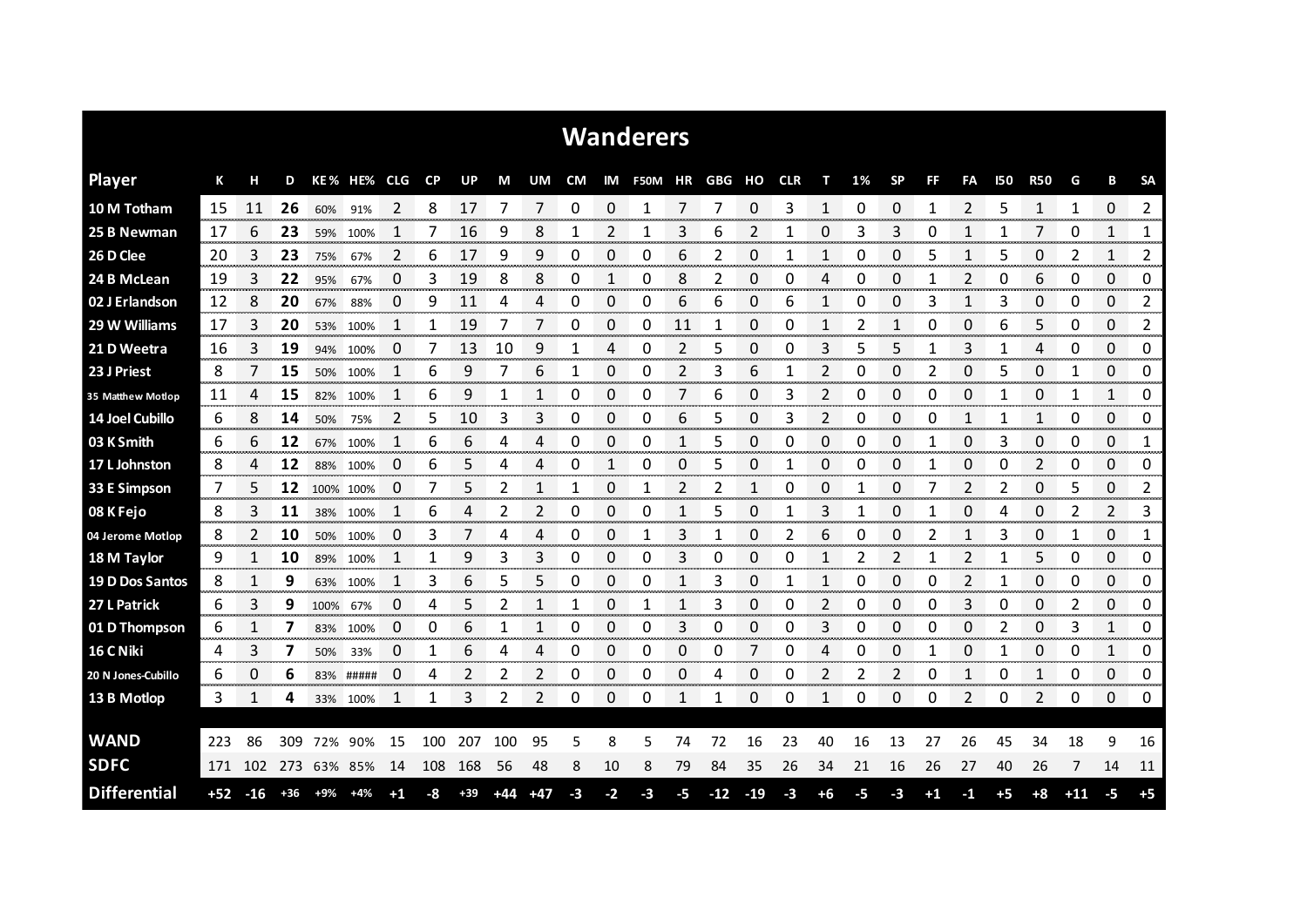|                        |             | <b>Score Sources</b> |
|------------------------|-------------|----------------------|
|                        | <b>SDFC</b> | <b>WAND</b>          |
| <b>Turnover</b>        | 3.9.27      | 10.6.66              |
| <b>Stoppage</b>        | 4.4.28      | 7.3.45               |
| Kick In                | 0.1.1       | 1.0.6                |
| <b>TOTAL</b>           | 7.14.56     | 18.9.117             |
|                        |             | Defensive 50         |
| <b>Turnover</b>        | 0.2.2       | 2.1.13               |
| <b>Stoppage</b>        | 2.1.13      | 0.0.0                |
| Kick In                | 0.1.1       | 1.0.6                |
| <b>TOTAL</b>           | 2.4.16      | 3.1.19               |
|                        |             | <b>Midfield</b>      |
| <b>Turnover</b>        | 3.7.25      | 7.4.46               |
| <b>Centre Bounce</b>   | 1.1.7       | 4.3.27               |
| <b>B/ARC Stoppages</b> | 1.0.6       | 2.0.12               |
| <b>TOTAL</b>           | 5.8.38      | 13.7.85              |
|                        |             | <b>Forward 50</b>    |
| <b>Turnover</b>        | 0.0.0       | 1.1.7                |
| <b>Stoppage</b>        | 0.2.2       | 1.0.6                |
| <b>TOTAL</b>           | 0.2.2       | 2.1.13               |